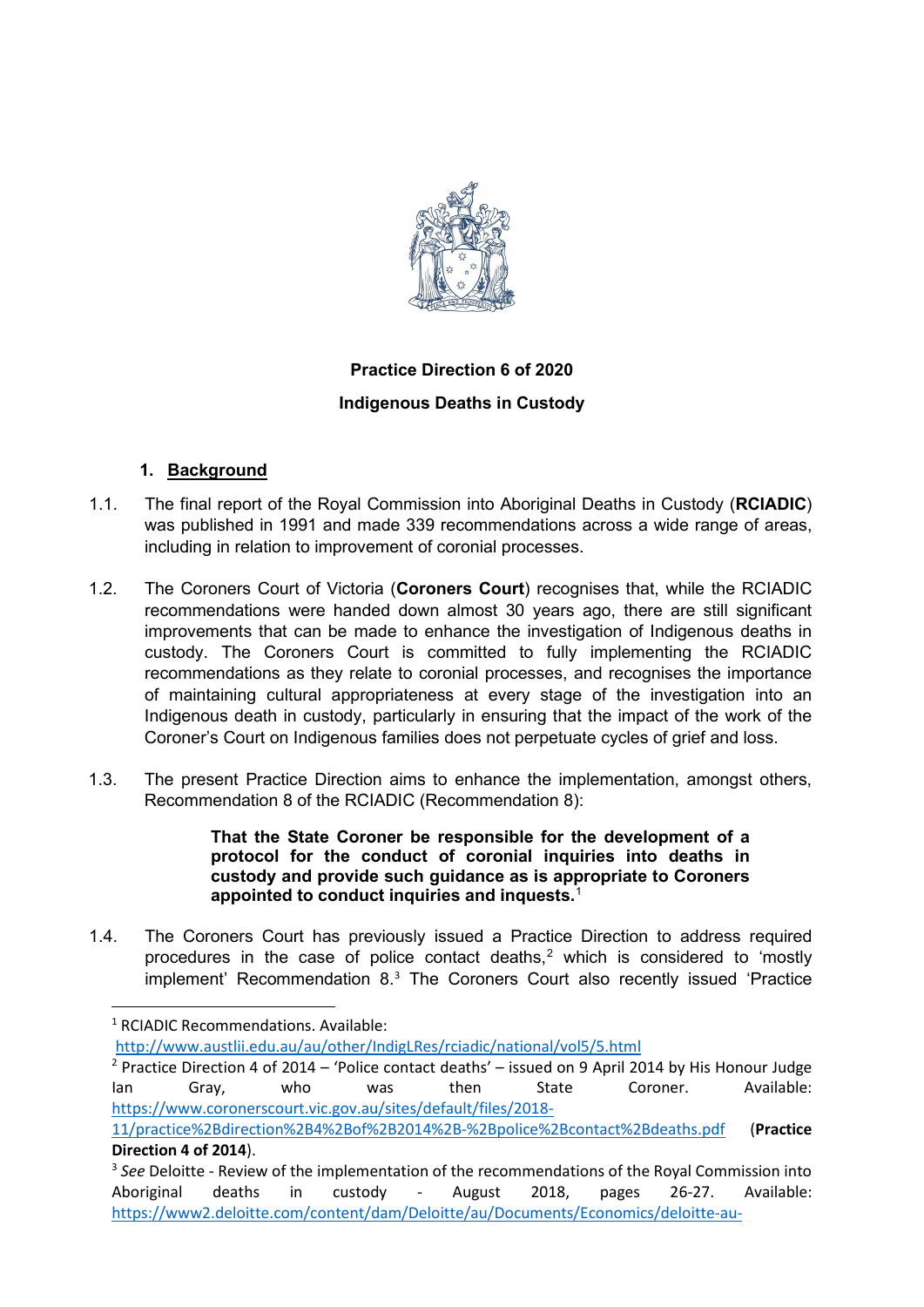Direction 5 of 2020 – Directions Hearings in Mandatory Inquests' to provide for the convening of Directions Hearings within 28 days of mandatory inquests.[4](#page-1-0)

1.5. However, given the focus of the RCIADIC, it was considered appropriate to implement Recommendation 8 through a Practice Direction that specifically addresses Indigenous deaths in custody, rather than taking a whole-of-population approach. The present Practice Direction will not only provide directions regarding cultural considerations and standards in the investigation of deaths of Indigenous people in custody in Victoria, but, where applicable, will be relevant to the coronial processes relating to all reportable deaths of Indigenous people that fall under the *Coroners Act 2008* (Vic) (**the Act**). The Coroners Court intends this to be the fulfilment of Victorian obligations under RCIADIC Recommendation 8, but will also touch upon obligations under certain other RCIADIC recommendations aimed at improving coronial processes.

# **2. Definitions**

- 2.1 Coronial brief: This term refers to the brief of evidence compiled by the coroner's investigator and may include an inquest brief as defined in section 115(7) of the Act.
- 2.2 Coroner's investigator: This term refers to a member of the police force nominated by the Chief Commissioner of Police or any other person nominated by the coroner to assist the coroner with his or her investigation into a reportable death. The coroner's investigator takes instructions directly from a coroner and carries out the role subject to the direction of a coroner.
- 2.3 Deaths in custody: The term 'death in custody' is used to refer to deaths that occur in the custody of Victoria Police, Corrections Victoria, or other facilities and circumstances as defined in section 3(1) of the Act.
- 2.4 Indigenous people: The term 'Indigenous' is used to refer to Aboriginal and Torres Strait Islander people in Australia. It is recognised that the term 'Koori' is used to denote an Aboriginal person from southern NSW or Victoria, and that the majority of the Indigenous Australians dealing with the Coroners Court will be Koori people. However, on the basis that the jurisdiction of the Coroners Court includes deaths occurring in Victoria (including where people may ordinarily reside outside Victoria, and thus may be Indigenous but not be Koori), the term 'Indigenous' is used as inclusive of all Indigenous Australians.

#### **3. Action to be taken immediately after the death of an Indigenous person in custody**

3.1 Where practicable, the State Coroner and/or delegate (such as the duty coroner) will always attend the scene of the death in custody of an Indigenous person, **in consultation** with the Coroners Koori Engagement Unit.

[economics-review-implementation-recommendations-royal-commission-aboriginal-deaths-custody-](https://www2.deloitte.com/content/dam/Deloitte/au/Documents/Economics/deloitte-au-economics-review-implementation-recommendations-royal-commission-aboriginal-deaths-custody-251018.pdf)[251018.pdf](https://www2.deloitte.com/content/dam/Deloitte/au/Documents/Economics/deloitte-au-economics-review-implementation-recommendations-royal-commission-aboriginal-deaths-custody-251018.pdf)

<span id="page-1-0"></span><sup>&</sup>lt;sup>4</sup> Practice Direction 5 of 2020 – 'Directions Hearings in Mandatory Inquests' – issued on 17 September 2020 by His Honour Judge John Cain, State Coroner. Available: [https://www.coronerscourt.vic.gov.au/sites/default/files/2020-09/2020.09.17%20-](https://www.coronerscourt.vic.gov.au/sites/default/files/2020-09/2020.09.17%20-%20Practice%20Direction%205%20of%202020%20-%20Mandatory%20inquests.pdf)

[<sup>%20</sup>Practice%20Direction%205%20of%202020%20-%20Mandatory%20inquests.pdf](https://www.coronerscourt.vic.gov.au/sites/default/files/2020-09/2020.09.17%20-%20Practice%20Direction%205%20of%202020%20-%20Mandatory%20inquests.pdf) (**Practice Direction 5 of 2020**)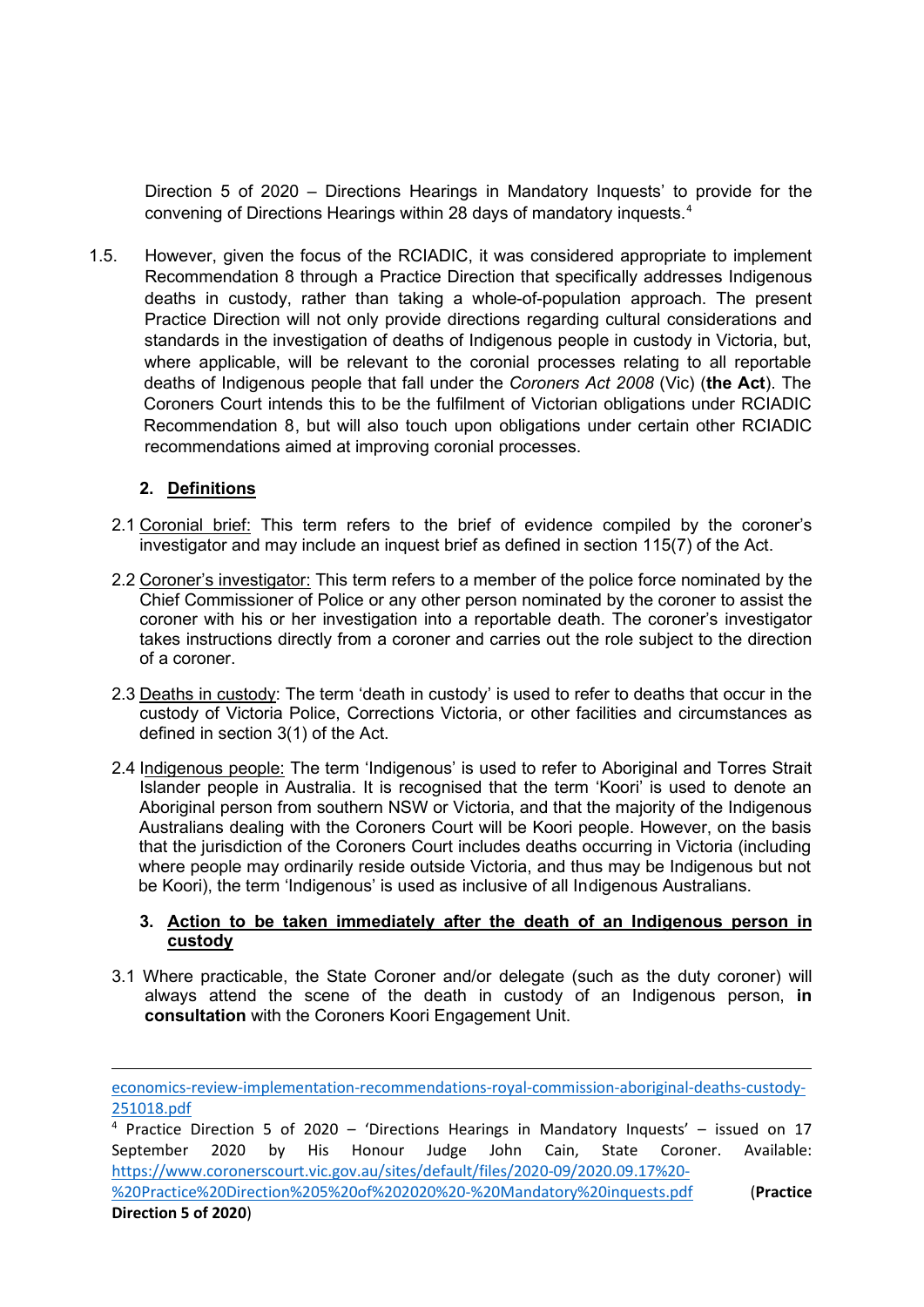- 3.2 The investigating coroner will contact the Principal In-House Solicitors or Senior Legal Counsel within 48 hours of the death to allocate the case for legal support and advice (*see RCIADIC Recommendations 26-28 and 30-31*). The Principal In-House Solicitors or Senior Legal Counsel will make contact with the Victorian Aboriginal Legal Service (**VALS**) to facilitate legal advice being provided to senior next of kin on their rights in relation to the coronial process.
- 3.3 The investigating coroner will convene a meeting within 48 hours (or as soon as is otherwise practicable) with the Coordinator/Manager of the Coroners Koori Engagement Unit to seek advice as to relevant cultural considerations and to determine appropriate next steps. This may include discussion of any issues around media coverage.
- 3.4 The investigating coroner will ensure the coroner's investigator is contacted at the earliest possible opportunity to determine appropriate arrangements for: (i) obtaining statements (such as to facilitate witness interviews being held in a location other than a police station, or for the presence of support persons at interviews of family members where requested); (ii) the collection of time-critical evidence (such as CCTV footage); and (iii) any other relevant issue that requires early direction.

## **4. Process around medical examinations and the release of the body**

- 4.1 In accordance with sections 26 and 47 of the Act, the senior next of kin of an Indigenous person who has died in custody will be consulted in relation to any cultural considerations around proposed autopsy and release of the body (*see also RCIADIC Recommendation 38*).
- 4.2 In general, medical examination reports (**MERs**) are available within 12-16 weeks of all reportable deaths. If there is a delay for an MER relating to an Indigenous death in custody, a member of the Coroners Koori Engagement Unit will engage with the family to keep them informed, recognising that any delays in MERs being available to families in circumstances where a loved one has died in custody may exacerbate and compound their grief.
- 4.3 The Coroners Koori Engagement Unit will liaise with Coronial Admissions & Enquiries (**CA&E**) to ensure that family who wish to view the body of their loved one are able to do so in a culturally safe manner. This will normally occur once the body of a deceased person has been transported to a funeral home. However, if family do wish to view the body while in the care of the Victorian Institute of Forensic Medicine (**VIFM**), CA&E will ensure they are able to do so in a culturally safe manner, through liaising with the Coroners Koori Engagement Unit in relation to appropriate arrangements (*see RCIADIC Recommendation 25*).

### **5. Action to be taken in the first four weeks after the death of an Indigenous person in custody**

- 5.1 In accordance with Practice Direction 5 of 2020, where a death in custody of an Indigenous person occurs, and unless reasons exist otherwise, a Directions Hearing will be convened within 28 days of a death being reported to the coroner, in order to:
	- i) Confirm the coroner's investigator for the coroner;
	- ii) Fix the date of delivery of the coronial brief; and
	- iii) Provide any other directions as considered appropriate at that time as relevant to the investigation, including regarding potential witnesses and scope of inquest.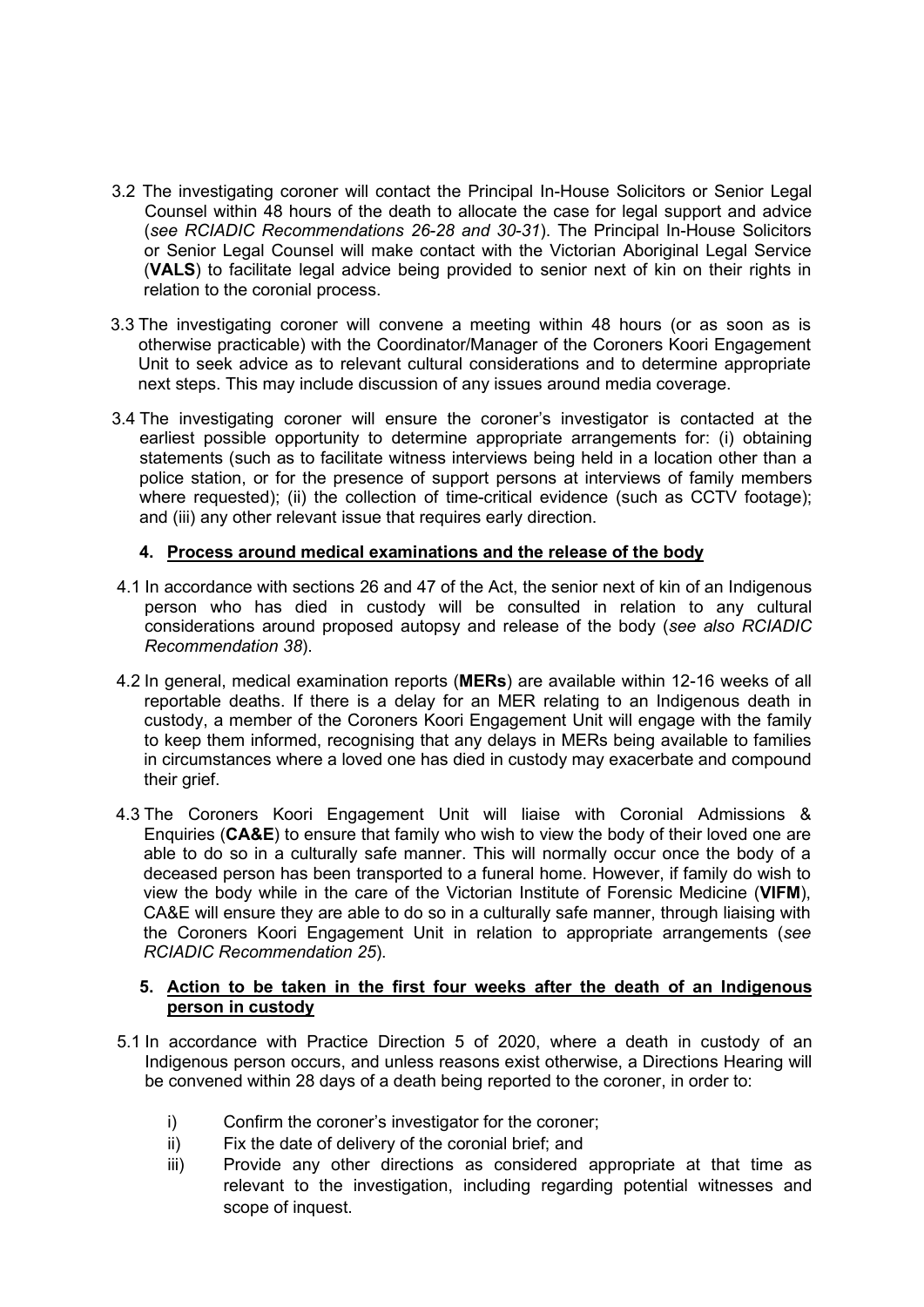- 5.2 The Coroners Koori Engagement Unit will engage with the family throughout the coronial process, and hold a family meeting (**Family Meeting**) within four weeks of the death to explain the coronial process, manage expectations about timeframes, and to demonstrate to families that the process will be aimed at being culturally appropriate, including through adherence to this Practice Direction. The timing of the Family Meeting may coincide with the 28-day Directions Hearing if practicable.
- 5.3 An explanation at the family meeting of the coronial process may include words such as:
	- *'Deaths in custody in Victoria result in mandatory inquests.*
	- *However, under section 52(3A) of the Coroners Act, if the death is due to natural causes (as determined by a forensic pathologist), a coroner is not required to conduct an inquest.*
	- *Notwithstanding, even if the death is due to natural causes, it may be appropriate to examine the medical care and/or other factors to determine whether or not the death was preventable.*
	- *In conducting an investigation into a death in custody, the coroner will usually request statements from Victoria Police and/or Corrections Victoria personnel, any relevant medical professionals, and any other relevant witness. Coroners will also obtain statements from any relevant and willing family member'.*

#### **6. Factors to be considered in the investigation into the death of an Indigenous person in custody**

- 6.1 The investigating coroner will direct the preparation of a cultural brief by the Coroners Koori Engagement Unit to ensure awareness of relevant cultural issues specific to the deceased and his or her community.
- 6.2 Notwithstanding the operation of section 52(3A) of the Act, where an inquest is requested by family, the investigating coroner will have regard to RCIADIC Recommendation 11 even where a death in custody is due to natural causes. Recommendation 11 specifies that '*all deaths in custody be required by law to be the subject of a coronial inquiry which culminates in a formal inquest conducted by a Coroner into the circumstances of the death* […]'.
- 6.3 The investigating coroner will consider, when investigating the circumstances of the death of an Indigenous person in custody, the quality of care, treatment and supervision of the deceased prior to death (*see RCIADIC Recommendations 12 and 35*). This will entail making specific directions to the appointed coroner's investigator to provide a comprehensive coronial brief that includes statements from persons that can give evidence in relation to these factors.
- 6.4 In accordance with section 8(d) of the Act, the family of the deceased will be kept apprised of the progress of the investigation, including being consulted on proposed dates of hearings to ensure family is able to attend (*see also RCIADIC Recommendations 21 and 22*).

#### **7. Court hearings – general considerations**

7.1 Hearings will be convened in a culturally appropriate manner in consultation with family, including, depending on the nature of the hearing and the wishes of family: